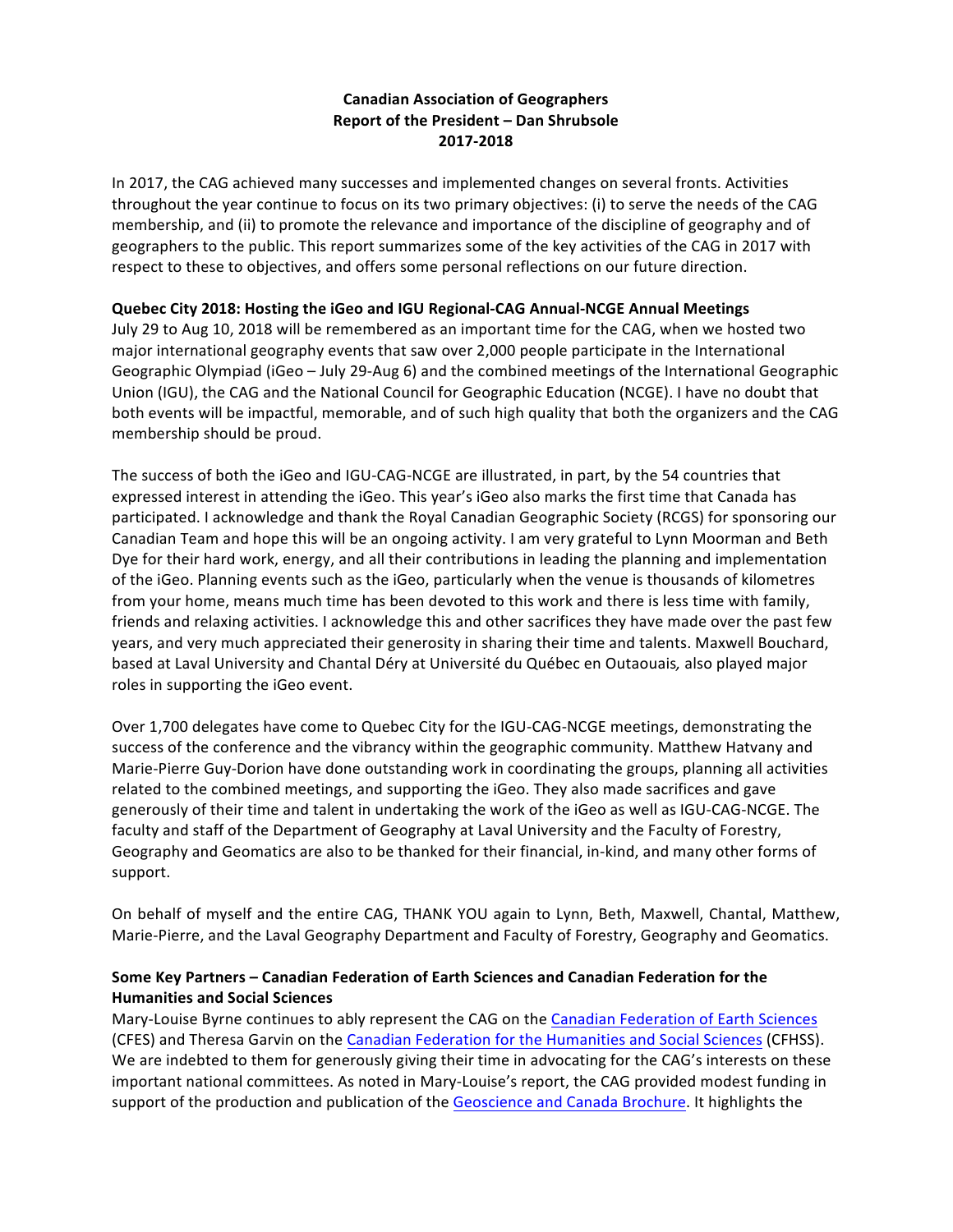importance of Geoscience for the environment, the economy, climate change monitoring and adaptation, public health, and more. It also profiles professional geoscientists across Canada.

Through a series of circumstances rather than any deliberate strategy, it has been several years since the CAG and the CFHSS shared national meetings at the Congress. During the fall of 2017, there were very fruitful discussions between the CAG and UBC Geography about the CAG joining Congress in Vancouver in 2019. However, during those conversations, it became clear that significant financial and administrative barriers would make this more difficult and less beneficial to the CAG and its members. Subsequent discussions with the CFHSS leadership indicated a mutual desire to strengthen the partnership with the CAG. Aspects of the partnership that the CAG wishes to improve include: a voice in determining the Congress theme and the selection of plenary and luminary speakers, better coordinating the scheduling of events, and a new financial arrangement that would see a more reasonable registration rate for CAG/Congress delegates and revenue sharing model.

Agreement has now been reached on one aspect of the financial arrangement between the CAG and CFHSS. Rather than paying the CFHSS a per capita levy on the entire CAG membership (which totaled \$4,741.10 in 2016) the CAG will pay only for those members who reside in Canada and might benefit from CFHSS activities (excluding physical geographers, members of the Canadian Geomorphology Research Group, and half of members of the GIS study group). We also believe the CFHSS should undertake more activities related to promoting the relevance of the humanities and social sciences to the public and less effort on lobbying politicians and civil servants. The previously mentioned CFES's Geoscience profile would be an example of the type of activity we believe the CFHSS should undertake more often. Redefining and strengthening the partnership between the CAG and CFHSS will be a major undertaking for the remainder of 2018 and likely into 2019. Since this is a very important and urgent issue for the CAG, our new President Sanjay Nepal will serve as the CAG representative on the CFHSS Committee for the coming year.

#### **Social Media and GeogNews**

After many years, Dan Smith is no longer assembling, producing, and distributing GeogNews. The many tributes and thanks that were sent via emails from within and outside of Canada demonstrate its popularity and global reach. Thank you Dan! Informed by a social media survey of the membership that was conducted in spring 2018, the executive will discuss how to best continue the tradition of GeogNews as well as other communications (such as Twitter, Facebook, email, Newsletter), which keep CAG members and others informed of the key activities of Canada's geographers and the CAG. The results of this discussion will be presented at the Annual Meeting in Quebec City.

#### *The Canadian Geographer*

I wish to acknowledge the recent and outstanding successes that *The Canadian Geographer* has achieved over the past two years. The publisher of our journal, Wiley, made an initial and very attractive financial and administrative offer to the CAG when our contract was renewed. In 2018, we have begun to see the benefits of this new arrangement. More recently and as detailed in the Editor's Report, we learned that the impact factor for the journal has increased. Both of these accomplishments, in large part, reflect the leadership of Editor Nadine Schuurman and the entire team – Ellen Randall (Editorial Assistant), the editorial team, authors and the Wiley Team.

#### **Key Activities from our new Office in Ottawa**

In 2017, the decision was made to move the CAG Office from Montreal to Ottawa. We began to implement this decision with the hiring of Ms. Kathryn Laferriere, who has been the CAG's Executive Coordinator since May 2017. She has made the office transition seamless and very effective. I have been impressed by her attention to detail, initiative, problem-solving, effective communication, and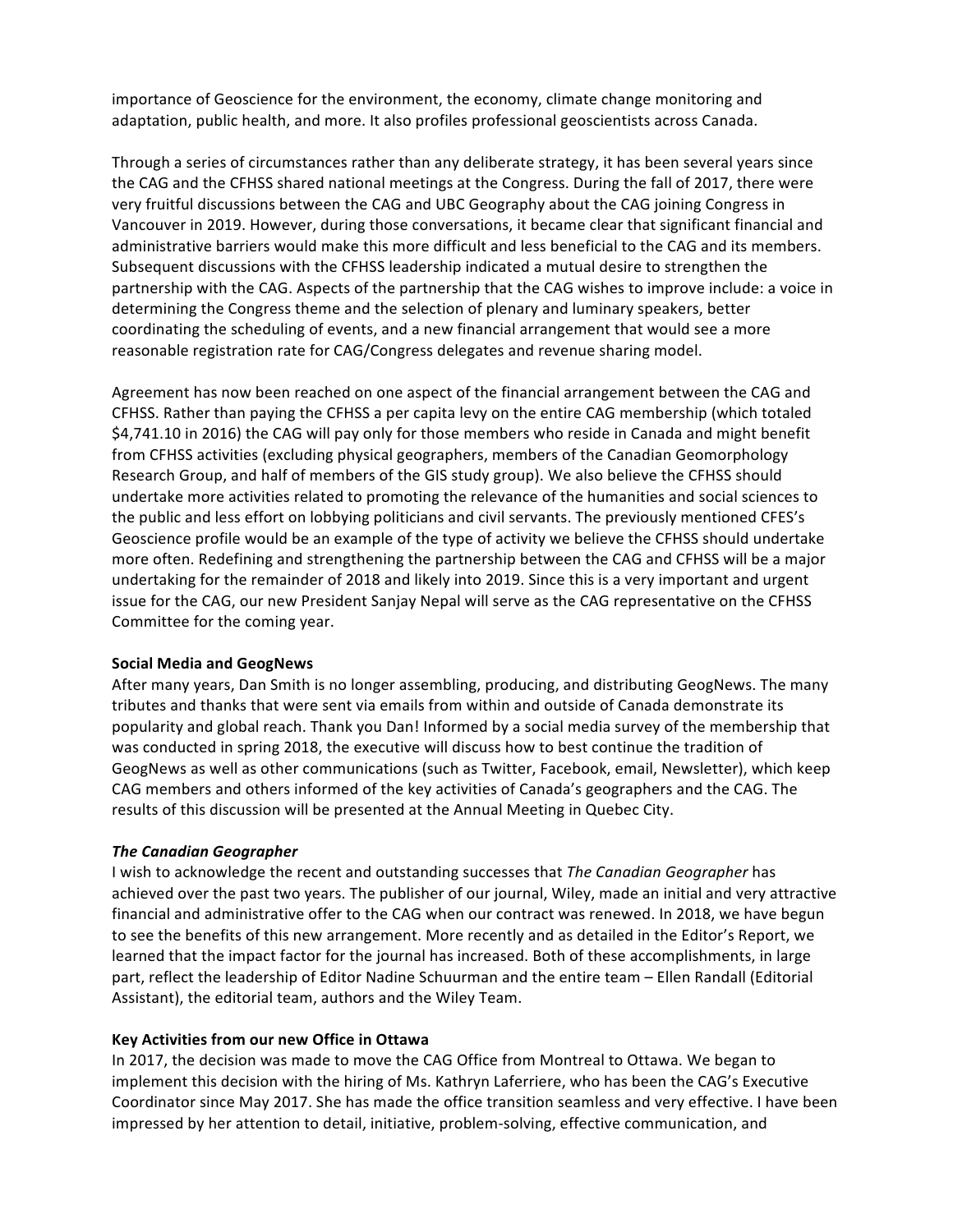thoughtfulness. Under her stewardship, we have adopted new administrative practices and established stronger partnerships with some key organizations in Ottawa. Some of these key activities are elaborated upon below.

- The CAG website was redesigned in order to make it fully bilingual and improve ease of navigation for its users.
- A membership software was implemented that will assist in the conference registration process (for Regional Meetings as well as the National Conference), membership management, and delivery of communications and services. The Conference Registration software was successfully used for the CAG Geographic Education Study Group's pre-IGU-CAG-NCGE Meeting. At the  $1<sup>st</sup>$ CAG National Executive Meeting, its use will be presented to the Regional Presidents, and we are working with the University of Winnipeg to use it for the 2019 CAG National Meeting. It will increase efficiencies for the organizers of future Regional and National CAG meetings. The software also provides a members-only platform, as well as easier renewal processes with direct invoicing and reminders.
- In response to suggestions made at last year's Executive Meeting to better serve members, two Members-only accessible web pages were developed. The first provides career advice and useful tips for students and faculty alike. The second provides a keyword-searchable database pertaining to the teaching of geography across a broad range of the discipline. Both can be accessed by CAG members through the CAG Hub.
- Provided support and ongoing engagement with the Organizing Committee in the planning of the 2018 IGU-CAG-NCGE Meeting in Quebec City.
- Partnered with uOttawa, Carleton and the RCGS for Geography Awareness Week (GAW) 2017 and will do so again in 2018.
- Currently re-evaluating our communications strategies in order to make them more efficient, effective, and useful for members.

# **Awards and Conferences**

At our Annual Conference at York University (2017), the following CAG Awards were presented:

- CAG Award for Scholarly Distinction in Geography: Jing Chen, University of Toronto
- CAG Award for Geography in the Service of Government or Business: David Phillips, Environment and Climate Change Canada
- CAG Award for Service to the Profession of Geography: Marilyne Jollineau, Brock University
- CAG Award for Excellence in Teaching: Jeff Hopkins, University of Western Ontario
- Julian M. Szeicz Award for Early Career Achievement: Jennifer Silver, University of Guelph
- Starkey-Robinson Award for Graduate Research on Canada: H. Brendan O'Neill, Carleton University
- Robin P. Armstrong Memorial Prize for Excellence in Native Studies: Paul Chaput, Queen's University
- President's Award for Outstanding Service to the CAG: Wayne Forsythe

In addition to the presentation of these awards, 604 delegates from across Canada, the U.S., the UK, and Australia attended the conference.

We are currently in discussion with the CAG 2019 conference organizers from the University of Winnipeg concerning how the CAG can play a more concrete role in supporting the organizing of future National Conferences (e.g., use of our new membership software for registration, webpage support) and provide some financial support in the event of any deficit arising from any future conference. These discussions respond to the suggestions made in 2016 by the organizers of the CAG Halifax Conference.